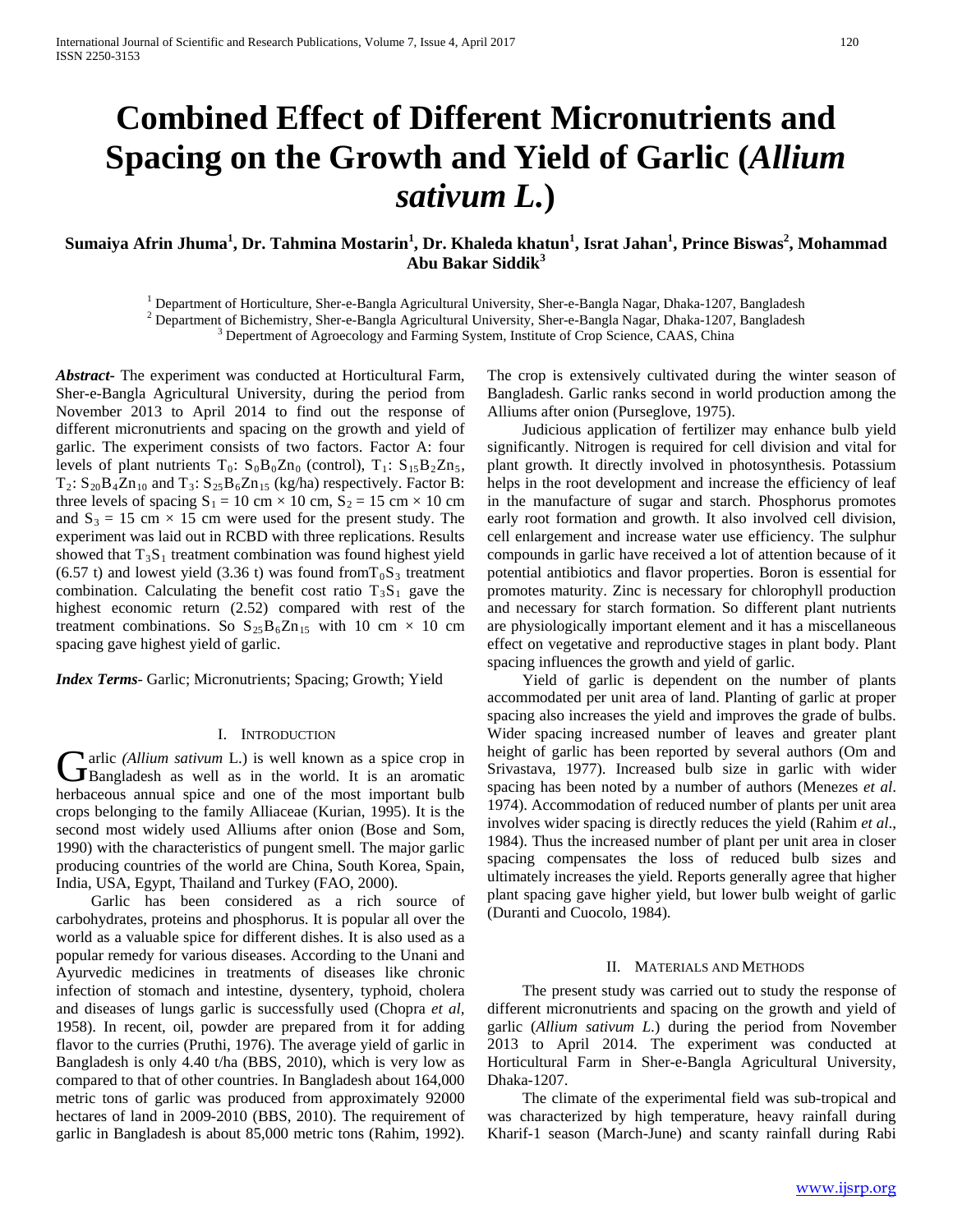season (October-March) associated with moderately low temperature. The physical and chemical properties of soil of the experimental site sandy loam in texture and having soil  $p<sup>H</sup>$  varied from 5.45-5.61. Organic matter content ware very low (0.83). The physical composition such as sand, silt, clay content were 40%, 40% and 20% respectively. Urea, Triple Super Phosphate (TSP) and Murate of Potash (MP) were used as the fertilizer source of the nutrient elements N, P and K respectively. A standard dose of NPK @ 100, 55,160 kg /ha was used in all treatments. The following doses of manure and fertilizer were used for the present study.

| <b>Fertilizer</b> |                | Doses/ha         | <b>Nutrients</b>   | <b>Sources</b>                      |
|-------------------|----------------|------------------|--------------------|-------------------------------------|
| Cow dung-         |                | 15t              |                    | Nature                              |
| Mustard oil cake  |                | 2t               |                    | Nature                              |
| Urea              |                | $218 \text{ kg}$ | 100 kg N           | CO(NH <sub>2</sub> ) <sub>2</sub>   |
| TSP               |                | $275$ kg         | 55 kg P            | $Ca(H_2PO4)_2$                      |
| MP                |                | 320 kg           | $160 \text{ kg}$ k | <b>KCl</b>                          |
| Gypsum            | $T_1$          | 84 kg            | $15 \text{ kg}$ S  | CaSO <sub>4</sub> .H <sub>2</sub> O |
|                   | T <sub>2</sub> | 112 kg           | $20 \text{ kg}$ S  |                                     |
|                   | $T_3$          | 139 kg           | $25 \text{ kg}$ S  |                                     |
| Boric             | $T_{1}$        | $12 \text{ kg}$  | $2$ kg B           | $H_3BO_3$                           |
| acid              | T <sub>2</sub> | $24$ kg          | $4$ kg B           |                                     |
|                   | $T_3$          | 36 kg            | 6 kg B             |                                     |
| Zinc              | $T_1$          | $15 \text{ kg}$  | $5$ kg $Zn$        | ZnSO <sub>4</sub> .H <sub>2</sub> O |
| Sulphate          | $\rm T_2$      | $29 \text{ kg}$  | 10 kg Zn           |                                     |
|                   | $T_3$          | 43 kg            | $15$ kg $Zn$       |                                     |

 The two factors experiments having 12 different treatment combinations were laid out in a Randomized Complete Block Design (RCBD) with three replications. The whole experimental area was divided into three blocks and each of which was then divided into 12 unit plots. The twelve treatment combinations were then distributed randomly among the unit plots of each block so as to all of treatments were placed once in each block. The size of each unit plot was  $0.6 \text{ m} \times 0.9 \text{ m}$ . The space between the blocks and plots were 50cm and 30cm respectively. Two factors were used in the experiment viz. four levels of nutrients (T) and three levels of spacing (S).

Factor- A: Four levels of micronutrients

 $T_0 = S_0 B_0 Z n_0$  (Kg/ha) (Control),  $T_1 = S_{15} B_2 Z n_5$  (Kg/ha),  $T_2 = S_{20}B_4Zn_{10}$  (Kg/ha)  $T_3 = S_{25}B_6Zn_{15}$  (Kg/ha). Factor –B: Three levels of spacing  $S_1 = 10$  cm  $\times$  10 cm,  $S_2 = 15$  cm  $\times$  10 cm,  $S_3 = 15$  cm  $\times$  15 cm. Treatment combinations (Micronutrients  $\times$  spacing)

 $T_0S_1$ ,  $T_0S_2$ ,  $T_0S_3$ ,  $T_1S_1$ ,  $T_1S_2$ ,  $T_1S_3$ ,  $T_2S_1$ ,  $T_2S_2$ ,  $T_2S_3$ ,  $T_3S_1$ ,  $T_3S_2, T_3S_3$ 

 The collected data from the experiment on yield and yield components were statistically analyzed following experiment in RCBD wherever necessary. The mean for all treatments were calculated and analyses of variance of the parameters under study were performed by F variance test. The significance of the difference among the means of treatment combinations was estimated by Dunean's Multiple Range Test (DMRT) at 5% level of probability (Gomez and Gomez,1984).The means of the parameters were separated by least significant difference (LSD).

#### III. RESULTS AND DISCUSSION

 Combined effect of different nutrient and spacing on plant height of garlic was statistically significant at different days after sowing (DAS) (Table 1). At 75DAS, the highest plant height (47.93cm) was found in  $T_3S_1$  ( $S_{25}B_6Zn_{15}$  with 10cm×10cm) treatment combination. On the contrary the lowest plant height (36.37cm) at 75 DAS was recorded from  $T_0S_3$  ( $S_0B_0Zn_0$  with 15cm×15cm) treatment combination. Similar result was also found by Sing *et al*. (2004) and they observed that different plant nutrients with different spacing and planting dates had significant influence on plant height.

 Combined effect of different micronutrient and spacing was statistically significant in respect of number of leaves per plant at different days after sowing (DAS) (Table 2). Gradually increased number of leaves per plant was observed till 75 DAS. At 75 DAS, the maximum (6.77) number of leaves per plant was found in  $T_3S_3$  ( $S_{25}B_6Zn_{15}$  with 15cm×15cm) treatment combination which was statistically identical with  $T_2S_3$  treatment combination and the minimum (5.87) number of leaves per plant was found in  $T_0S_1$  ( $S_0B_0Zn_0$  with 10cm×0cm) treatment combination which was statistically similar to  $T_1S_1$ ,  $T_2S_1$  and  $T_3S_1$  treatment combinations. Such results obtained from the present study might be due to cause of nutritional factors in soil and different spacing. Generally more nutrients and higher spacing plant get more food and space for vigorous growth and produce more leaves compared to lower nutrients and spacing.

 Combined effect of different plant nutrients and spacing on neck diameter per plant of garlic at different days after sowing (DAS) had considerable variation among the treatments (Table 3). At 75 DAS, the maximum neck diameter per plant (0.65cm) was found in  $T_3S_3$  ( $S_{25}B_6Zn_{15}$  with 15cm ×15cm) treatment combination and the minimum neck diameter per plant (0.46cm) was found in  $T_0S_1$  ( $S_0B_0Zn_0$  with 10cm×10cm) treatment combination which was statistically similar  $T_0S_2$  ( $S_0B_0Zn_0$  with 15 cm  $\times$  10 cm) treatment combination.

 Bulb length of garlic varied significantly by combined effect of different levels of micronutrient and spacing (Table 4). The highest bulb length (3.62 cm) was obtained from  $T_3S_3$  $(S_{25}B_6Zn_{15}$  with 15cm×15cm) Treatment combination, which was statistically similar with  $T_2S_3$  treatment combination. The lowest bulb height (2.81 cm) was recorded from  $T_0S_1 (S_0B_0Zn_0)$ with 10cm×10cm) treatment combination, which was statistically similar with  $T_0S_2$  treatment combination. Intermediate results were found from the rest of the treatment combinations.

 Combined effect of different levels of micronutrient and spacing proved significant differences on bulb weight per plant of garlic (Table 5). Results revealed that the highest bulb weight per plant (18.20 g) was obtained from  $T_3S_3$  ( $S_{25}B_6Zn_{15}$  with 15cm×15cm) treatment combination, which was statistically similar with  $T_2S_3$  treatment combination. The lowest bulb weight per plant (10.50 g) was recorded from  $T_0S_1$  ( $S_0B_0Zn_0$ with 10cm×10cm) treatment combination. Rest of the treatment combination performed intermediate results in terms of fresh bulb weight per plant compared to all other treatments.

 Combined effect of different micronutrient and spacing had significant effect on number of cloves per bulb of garlic (Table 5). Results demonstrated that the highest number of cloves per bulb (23.99) was obtained from  $T_3S_3$  treatment combination. The lowest number of cloves per bulb of garlic (16.80) was from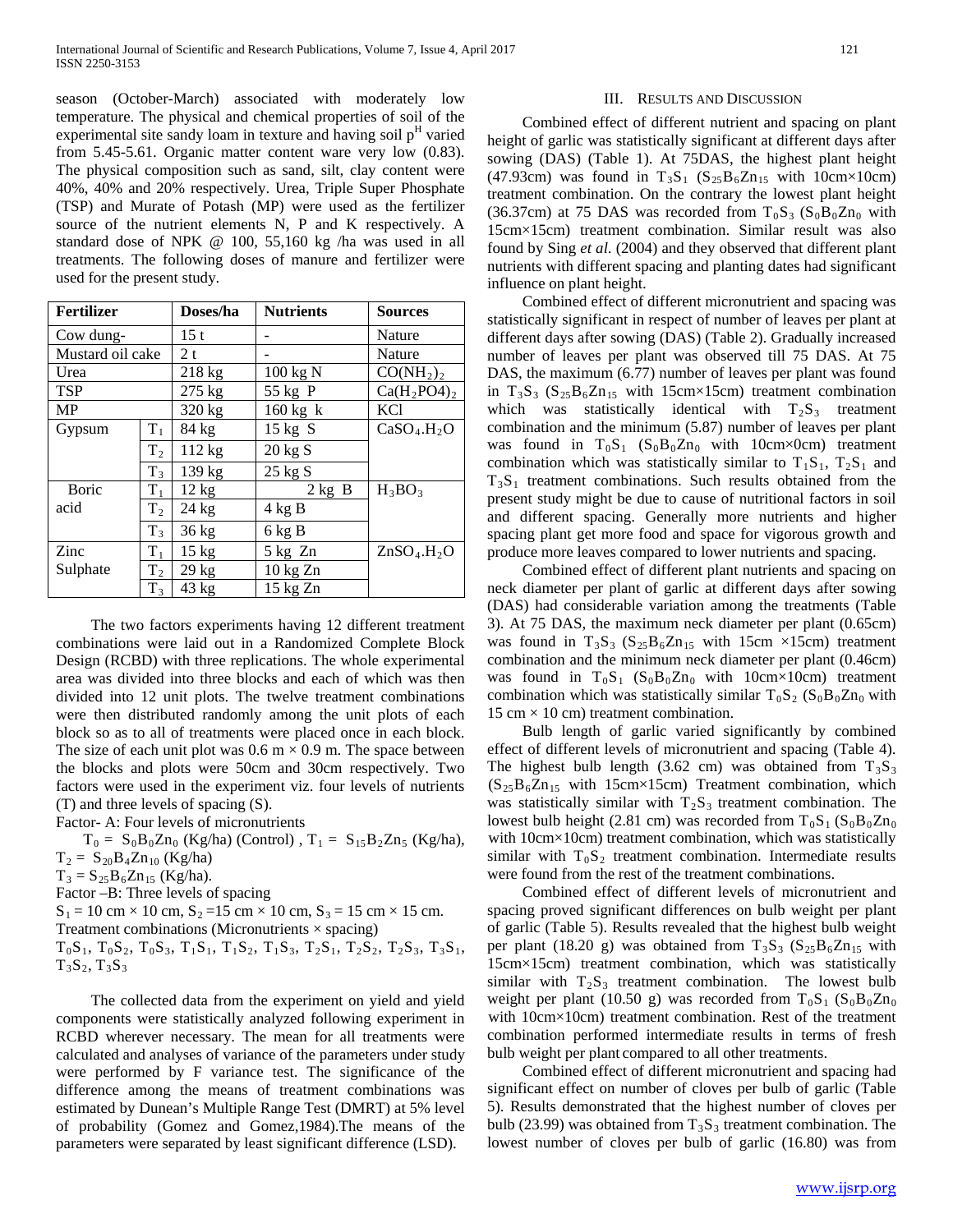$T_0S_1$  treatment combination which was statistically similar to  $T_0S_2$  treatment combination. The results obtained from all other combined effect gave intermediate results.

 Yield per plot of garlic was significantly affected by combined effect of different levels of micronutrient and spacing (Table 5). It was observed that the highest yield per plot (354.78 g) was obtained from  $T_3S_1$  ( $S_{25}B_6Zn_{15}$  with10cm×1ocm) treatment combination. Results also revealed that the lowest yield per plot of garlic (181.44 g) was recorded from  $T_0S_3$  $(S_0B_0Zn_0$  with 15cm×15cm) treatment combination ,which was statistically similar to  $T_0S_2$  treatment combination. The results obtained from all other treatment combination gave intermediate results compared to highest and lowest results. Higher number of plant population need higher amount of nutrients. Under the present study, closer spacing with higher nutrient doses gave the higher yield and this type of achievement might be due to higher plant population.

 Yield of garlic was significantly affected by combined effect of different micronutrient and spacing (Table 5). Results identified that the highest yield of garlic  $(6.57 \text{ t} \text{ ha}^{-1})$  was obtained from  $T_3S_1$  (S<sub>25</sub>B<sub>6</sub>Zn<sub>15</sub> with 10cm×10cm) treatment combination. The lowest yield of garlic  $(3.36 \text{ tha}^{-1})$  was recorded from  $T_0S_3$  ( $S_0B_0Zn_0$  with 15cm×15cm) treatment combination. This result might be due to presence of favorable nutrient present in soil and higher population also contributed in the formation of the height yield of garlic. Similar results were observed by Sing *et al*. (2004).

 In the combination of different micronutrients spacing showed various gross return under different treatment combination (Table 6). The height gross return (TK. 262800/ha) was obtained from the  $T_3S_1$  ( $S_{25}B_6Zn_{15}$  with 10cm×10cm) treatment combination and the second height gross return (TK.221200/ha) was obtained in  $T_2S_1$  treatment combination. The lowest gross return (TK.134400/ha) was obtained from the  $T_0S_3$  ( $S_0B_0Zn_0$  with 15cm×15cm) treatment combination.

 In case of net return, different treatment combination showed different type of net return. The height net return (TK.158392/ha) was obtained from the  $T_3S_1(S_{25}B_6Zn_{15}$  with 10cmx10cm) treatment combination and the second height net return (TK.1209211/ha) was obtained in  $T_3S_2$  treatment combination. The lowest net return (TK.40551/ha) was obtained from the  $T_0S_1(S_0B_0Zn_0$  with  $10cm \times 10cm$  treatment combination.(Table 6).

 The combination of different nutrient and spacing for benefit cost ratio was different in all treatment combination (Table 6). The height benefit cost ratio (2.52) was obtained from the  $T_3S_1(S_{25}B_6Zn_{15}$  with 10cm×10cm) treatment combination and the second height benefit cost ratio (2.27) was obtained from  $T_2S_2$  and  $T_3S_2$  treatment combination. The lowest benefit cost ratio (1.41) was obtained from the  $T_0S_1$  (S<sub>0</sub>B<sub>0</sub>Zn<sub>0</sub> with 10cm×10cm) treatment combination. From the economic point of view, it was apparent form the above results that the treatment combination of  $T_3S_1$  was more profitable than rest of treatment combinations.

Market price of garlic  $\omega$  TK.40000/ton; Gross return = Total yield (t/ha)  $\times$  TK.40000

Net return  $=$  Gross return-Total cost of production

Benefit Cost Ratio (BCR) = Gross return**/** Total cost of production

#### IV. CONCLUSION

#### ACKNOWLEDGEMENTS

 Sincere thanks to Bangladesh Agricultural Research Institute (BARI) for providing seeds and Sher-e-Bangla Agricultural University for providing facilities for conducting research.

In the experiment higher dose of nutrient  $T_3(S_2S_6Zn_{15})$ was more effective than lower dose of nutrient  $T_0(S_0B_0Zn_0)$ . The spacing  $S_3$  (15cm× 15cm) gave higher cloves per bulb but the spacing  $S_1(10cm \times 10cm)$  gave maximum yield per hectare. During the investigation, the best treatment combination was obtained from  $T_3S_1$  (S<sub>25</sub>B<sub>6</sub>Zn<sub>15</sub> with 10 cm × 10 cm ) having yield potentiality of  $6.57$  t/ha<sup>-1</sup> and BCR 2.52.

#### **REFERENCES**

- [1] BBS (Bangladesh Bureau of Statistics). 2010. Monthly Statistical Bulletin in Bangladesh. June. Statistics Division. Ministry' of Planning, Government of People's Republic of Bangladesh.
- [2] Bose, T. K., and Som, M. G. 1990. Vegetable Crops in India (1st edn*.), Naya Prakash, Calcutta, India,* pp. 583-601.
- [3] Chopra, K. N., Chopra, I. C., Handa, K.L.and Kapur, L.D. 1958. Chopra's indigenous drugs of India (2nd edn.), Un Dhua Sons Private Ltd. Calcutta, 271-274.
- [4] Duranti, A. and Cuocolo, L. 1984. The effect of clove weight and distance between the rows on the yield of *Allium sativum L.* cv. *Messidrome. Rivista della ortoflorofrutticaltura, Itaiana,* 68 (1):25-36. [Cited from Hort. Abst., 54 (9): 6141 (1984)].
- [5] FAO (Food and Agricultural Organization). 2000. Reports of Food and Agricultural Organization of the United Nations, Italy, Rome. 51: 155.
- [6] Gomez, K. A. and Gomez, A. A. 1984. Statistical procedures for agricultural research, 2<sup>nd</sup> edition. John Willy and Sons, New York. pp.28-102.
- [7] Kurian, J.C. 1995. Plant that Heal (1st edn), Oriental Watchman Publishing House, Pune., India, p. 31.
- [8] Menezes, S. M. J. A. D. E., Novais, R. E. D. E., Santos, H. L.and Dos, L. M. A. 1974. The effect of nitrogen fertilization, plant spacing and mulching on the yield of garlic cultivar Amarante. Tevista Res., 21 (115): 203- 212 [Cited from Hort. Abstr., 45 (9): 568, 1975].
- [9] Om, H.and Srivastava,R. P. 1977. Performance of different locally selected garlic clove. *Prog. Hort*. 8(4): 69-76.
- [10] Pruthi, J.S. 1976. Spices and condiments. National Book Trust of India, New Delhi, pp. 125-132.
- [11] Purseglove, J.W. 1975. Tropical Crops. Mono Cotylendons. Longman Group Ltd. London, pp.52-56.
- [12] Rahim, M. A., Siddique, M. A. and Hossain, M. M. 1984. Effect of time of planting, mother bulb size and plant density on the yield of garlic. Bangladesh J. Agril. Res. 9 (2): 112-118.
- [13] Rahim, M.A. 1992. Spices and plantation crops in national economy. In: Horticulture in National Development. Proceedings of the sixth National Horticulture Convention and Symposium. Bangladesh Soc. Hort. Sci., pp. 24-29.
- [14] Sing, S. K. and Singh, R. K. 2004. Interaction effect of nitrogen, planting time and spacing on the performance of garlic, *(Allium sativum* L.) cv. Yamuna safed(G-l). 4 (2) : 123-128. [cited from CAB Abstr. 2000/08- 2002/07]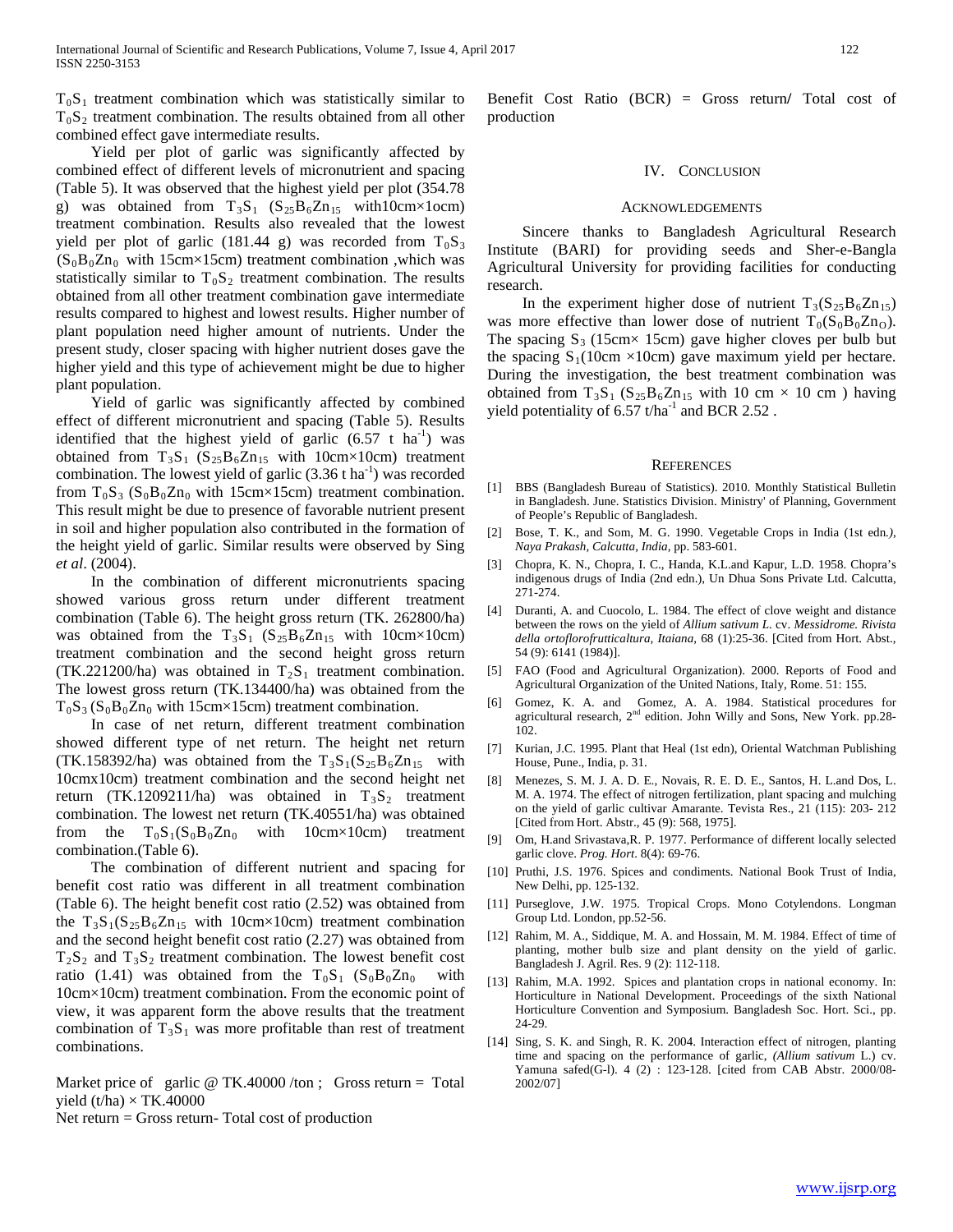| <b>AUTHORS</b>                                                                                                                                                                                                                                                                                                                                                                                                                                                                              | <b>Fourth Author</b> – Israt Jahan, Department of Horticulture, Sher-                                                                                                                                                                                                                                                                                                                   |
|---------------------------------------------------------------------------------------------------------------------------------------------------------------------------------------------------------------------------------------------------------------------------------------------------------------------------------------------------------------------------------------------------------------------------------------------------------------------------------------------|-----------------------------------------------------------------------------------------------------------------------------------------------------------------------------------------------------------------------------------------------------------------------------------------------------------------------------------------------------------------------------------------|
| First Author – Sumaiya Afrin Jhuma, Department of<br>Horticulture, Sher-e-Bangla Agricultural University, Sher-e-<br>Bangla Nagar, Dhaka-1207, Bangladesh<br>Second Author - Dr. Tahmina Mostarin, Department of<br>Horticulture, Sher-e-Bangla Agricultural University, Sher-e-<br>Bangla Nagar, Dhaka-1207, Bangladesh<br><b>Third Author</b> – Dr. Khaleda khatun, Department of<br>Horticulture, Sher-e-Bangla Agricultural University, Sher-e-<br>Bangla Nagar, Dhaka-1207, Bangladesh | e-Bangla Agricultural University, Sher-e-Bangla Nagar, Dhaka-<br>1207, Bangladesh<br>Fifth Author – Prince Biswas, Department of Bichemistry, Sher-<br>e-Bangla Agricultural University, Sher-e-Bangla Nagar, Dhaka-<br>1207, Bangladesh<br><b>Sixth Author</b> – Mohammad Abu Bakar Siddik, Depertment of<br>Agroecology and Farming System, Institute of Crop Science,<br>CAAS, China |

# **Table 1. Combined effect of different micronutrients and spacing on plant height at different days after sowing of garlic**

|                     |                    | Plant height (cm) |               |               |  |  |  |
|---------------------|--------------------|-------------------|---------------|---------------|--|--|--|
| <b>Treatments</b>   | <b>30 DAS</b>      | <b>45 DAS</b>     | <b>60 DAS</b> | <b>75 DAS</b> |  |  |  |
| $T_0S_1$            | 25.43 c            | 32.03 cd          | 37.03 c       | 44.63 c       |  |  |  |
| $T_0S_2$            | 24.10 d            | 30.57 f           | 35.48 d       | 41.40 e       |  |  |  |
| $T_0S_3$            | 22.80 f            | 28.57h            | 33.10 e       | 36.37h        |  |  |  |
| $T_1S_1$            | 26.10 <sub>b</sub> | 32.40 bc          | 38.00 b       | 44.07 c       |  |  |  |
| $T_1S_2$            | 24.27 d            | 30.73 f           | 35.37 d       | 42.70 d       |  |  |  |
| $T_1S_3$            | 23.43 e            | 28.93 gh          | 33.42 e       | 38.57 g       |  |  |  |
| $T_2S_1$            | 27.87 a            | 32.87 b           | 38.43 b       | 46.73 b       |  |  |  |
| $T_2S_2$            | 24.87 c            | 30.93 ef          | 35.53 d       | 42.80 d       |  |  |  |
| $T_2S_3$            | 24.03 d            | 29.13 gh          | 34.03 e       | 40.20 f       |  |  |  |
| $T_3S_1$            | 28.33 a            | 35.53 a           | 40.60a        | 47.93 a       |  |  |  |
| $T_3S_2$            | 25.03 c            | 31.57 de          | 36.83 c       | 44.53 c       |  |  |  |
| $T_3S_3$            | 24.03 d            | 29.57 g           | 35.23 d       | 41.70 e       |  |  |  |
| LSD <sub>0.05</sub> | 0.5487             | 0.7164            | 0.9087        | 0.5792        |  |  |  |
| $CV(\% )$           | 9.38               | 8.80              | 7.98          | 7.82          |  |  |  |

Means in a column followed by the same letter do not differ significantly at 5% level

| $T_0 = S_0 B_0 Z n_O$ (kg/ha)    |
|----------------------------------|
| $T_1 = S_{15}B_2Zn_5$ (kg/ha)    |
| $T_2 = S_{20}B_4Zn_{10}$ (kg/ha) |
| $T_3 = S_{25}B_6Zn_{15}$ (kg/ha) |

 $S_1 = 10$  cm  $\times$  10 cm  $S_2 = 15$  cm  $\times 10$  cm  $S_3 = 15$  cm  $\times$  15 cm

# **Table 2. Combined effect of different micro nutrients and spacing on leaves per plant at different days after sowing of garlic**

| <b>Treatments</b> | Number of leaves per plant |               |               |               |
|-------------------|----------------------------|---------------|---------------|---------------|
|                   | <b>30 DAS</b>              | <b>45 DAS</b> | <b>60 DAS</b> | <b>75 DAS</b> |
| $T_0S_1$          | 3.60 f                     | 4.47 e        | 4.80e         | 5.87 f        |
| $T_0S_2$          | $3.73$ de                  | 4.77 cd       | 5.23 d        | $6.10$ de     |
| $T_0S_3$          | 3.87 bc                    | $4.93$ bc     | 5.37 cd       | $6.33$ bc     |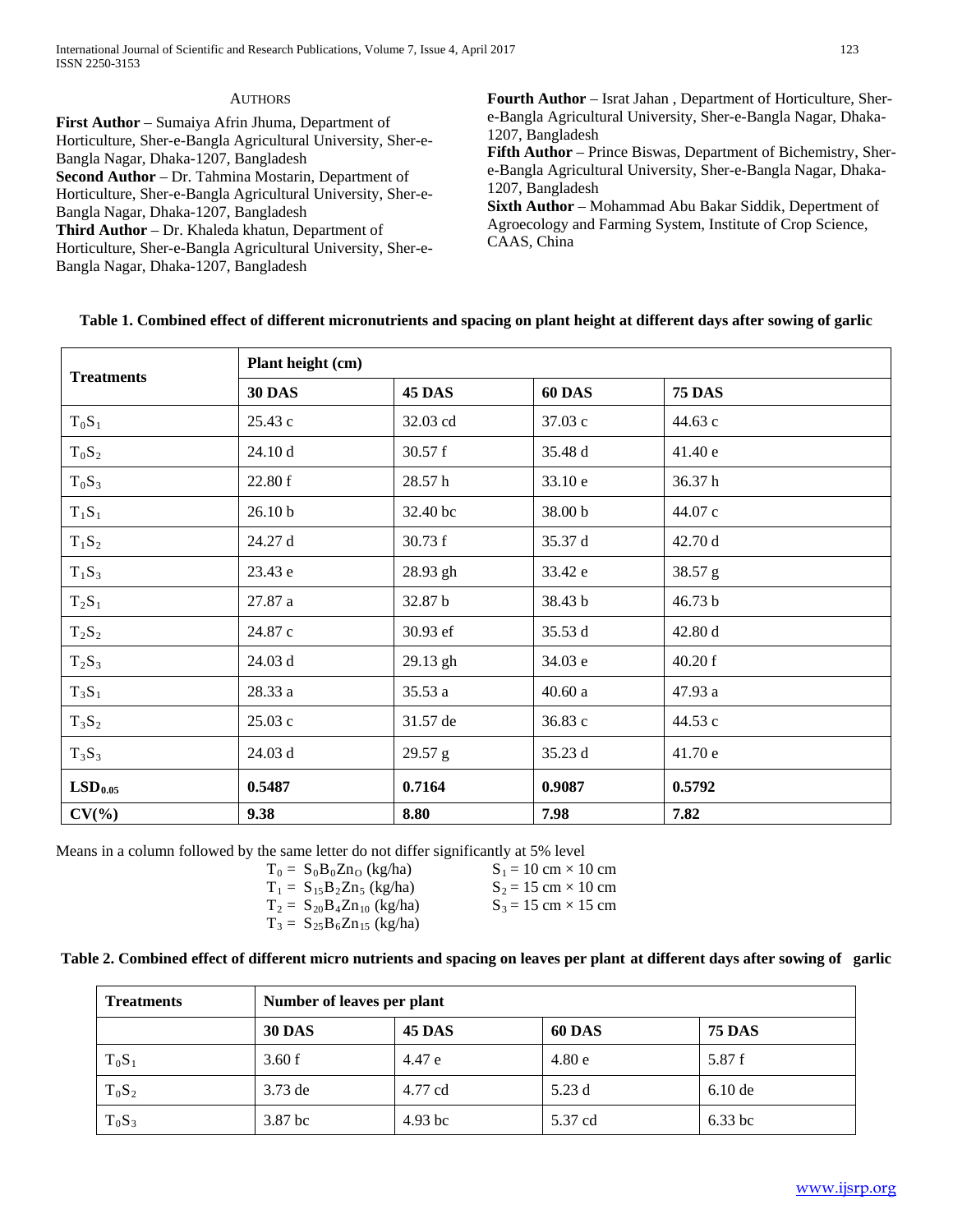International Journal of Scientific and Research Publications, Volume 7, Issue 4, April 2017 124 ISSN 2250-3153

| $T_1S_1$            | 3.60 f    | 4.50e     | 5.17 d  | 5.93 ef           |
|---------------------|-----------|-----------|---------|-------------------|
| $T_1S_2$            | $3.73$ de | 4.77 cd   | 5.27 cd | 6.17 cd           |
| $T_1S_3$            | $3.90$ ab | 4.93 bc   | 5.50 bc | 6.40 <sub>b</sub> |
| $T_2S_1$            | $3.63$ ef | $4.60$ de | 5.20d   | 5.93 ef           |
| $T_2S_2$            | $3.80b-d$ | 4.77 cd   | 5.27 cd | $6.20 b-d$        |
| $T_2S_3$            | $3.90$ ab | 5.13 ab   | 5.63 ab | 6.60a             |
| $T_3S_1$            | 3.77 cd   | 4.63 de   | 5.33 cd | 5.97 ef           |
| $T_3S_2$            | $3.80b-d$ | $4.93$ bc | 5.40 cd | $6.20 b-d$        |
| $T_3S_3$            | 4.00a     | 5.20a     | 5.73 a  | 6.77 a            |
| LSD <sub>0.05</sub> | 0.1071    | 0.2074    | 0.2208  | 0.1855            |
| $CV(\% )$           | 6.72      | 7.06      | 6.87    | 5.93              |

Means in a column followed by the same letter do not differ significantly at 5% level

 $T_0 = S_0 B_0 Z n_O$  (Kg/ha)  $T_1 = S_{15}B_2Zn_5$  (Kg/ha)  $T_2 = S_{20}B_4Zn_{10}$  (Kg/ha)  $T_3 = S_{25}B_6Zn_{15}$  (Kg/ha)  $S_1 = 10$  cm  $\times$  10 cm  $S_2 = 15$  cm  $\times$  10 cm  $S_3 = 15$  cm  $\times$  15 cm

## **Table 3. Combined effect of different micronutrients and spacing on neck diameter per plant at different days after sowing of garlic**

| <b>Treatments</b>   | Neck diameter per plant (cm) |                   |                   |                   |  |
|---------------------|------------------------------|-------------------|-------------------|-------------------|--|
|                     | <b>30 DAS</b>                | 45 DAS            | <b>60 DAS</b>     | <b>75 DAS</b>     |  |
| $T_0S_1$            | 0.27e                        | 0.32e             | 0.44e             | 0.46f             |  |
| $T_0S_2$            | 0.30d                        | $0.34$ de         | 0.46 de           | 0.48 ef           |  |
| $T_0S_3$            | 0.30d                        | $0.34$ de         | $0.48$ cd         | $0.51$ de         |  |
| $T_1S_1$            | 0.30d                        | 0.36 cd           | $0.49$ cd         | 0.52d             |  |
| $T_1S_2$            | 0.30d                        | 0.36 cd           | $0.52$ bc         | $0.56$ bc         |  |
| $T_1S_3$            | 0.33 <sub>b</sub>            | 0.40 <sub>b</sub> | 0.51c             | 0.58 <sub>b</sub> |  |
| $T_2S_1$            | 0.30d                        | 0.36 cd           | $0.49$ cd         | $0.53$ cd         |  |
| $T_2S_2$            | 0.31 cd                      | $0.36$ cd         | 0.51c             | 0.58 <sub>b</sub> |  |
| $T_2S_3$            | 0.33 <sub>b</sub>            | 0.39 <sub>b</sub> | 0.54 <sub>b</sub> | 0.59d             |  |
| $T_3S_1$            | 0.30d                        | 0.36 cd           | 0.50c             | $0.53$ cd         |  |
| $T_3S_2$            | 0.32 bc                      | 0.37c             | 0.51c             | 0.60 <sub>b</sub> |  |
| $T_3S_3$            | 0.37a                        | 0.45a             | 0.61a             | 0.65a             |  |
| LSD <sub>0.05</sub> | 0.017                        | 0.024             | 0.030             | 0.034             |  |
| $CV(\% )$           | 12.05                        | 9.70              | 9.46              | 13.97             |  |

Means in a column followed by the same letter do not differ significantly at 5% level<br> $T_0 = S_0 B_0 Z n_O$  (kg/ha)  $S_1 = 10$  cm

$$
T_0 = S_0 B_0 Z n_O
$$
 (kg/ha)  $S_1 = 10 \text{ cm} \times 10 \text{ cm}$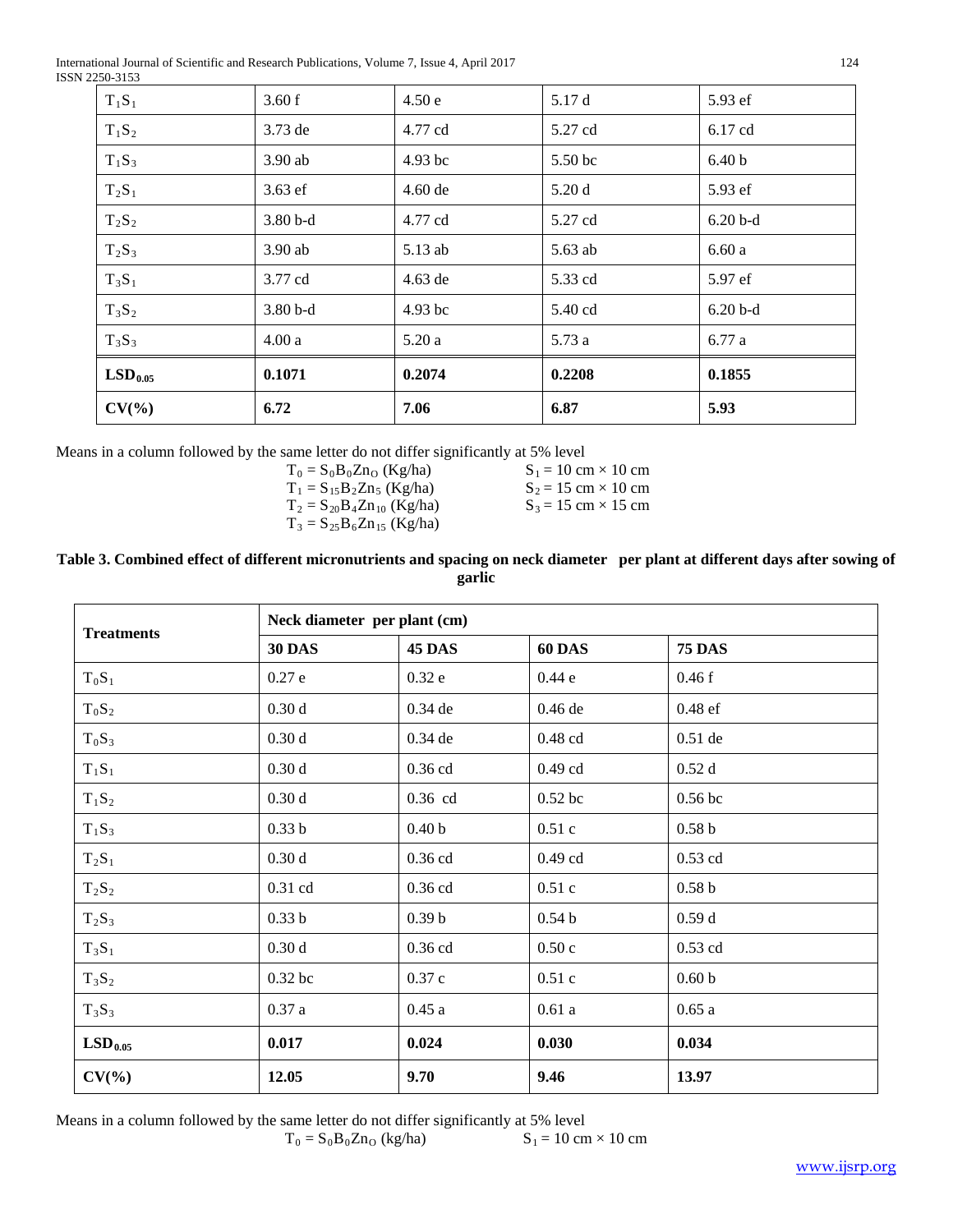| $T_1 = S_{15}B_2Zn_5$ (kg/ha)    | $S_2 = 15$ cm $\times$ 10 cm |
|----------------------------------|------------------------------|
| $T_2 = S_{20}B_4Zn_{10}$ (kg/ha) | $S_3 = 15$ cm $\times$ 15 cm |
| $T_3 = S_{25}B_6Zn_{15}$ (kg/ha) |                              |

| <b>Treatments</b>   | <b>Bulb length (cm)</b> | <b>Bulb diameter (cm)</b> |
|---------------------|-------------------------|---------------------------|
| $T_0S_1$            | $2.81$ g                | 2.72 f                    |
| $T_0S_2$            | $2.87$ g                | 2.79f                     |
| $T_0S_3$            | 3.08f                   | 3.00 de                   |
| $T_1S_1$            | 3.16 ef                 | 2.92 e                    |
| $T_1S_2$            | 3.18 ef                 | 3.02 de                   |
| $T_1S_3$            | 3.35 cd                 | 3.16 bc                   |
| $T_2S_1$            | 3.20 ef                 | 3.07 cd                   |
| $T_2S_2$            | 3.39 cd                 | 3.22 <sub>b</sub>         |
| $T_2S_3$            | 3.55 ab                 | 3.26 ab                   |
| $T_3S_1$            | 3.27 de                 | 3.23 <sub>b</sub>         |
| $T_3S_2$            | 3.45 bc                 | 3.25 ab                   |
| $T_3S_3$            | 3.62a                   | 3.34a                     |
| LSD <sub>0.05</sub> | 0.1417                  | 0.0928                    |
| $CV(\% )$           | 9.97                    | 5.65                      |

# **Table 4.Combined effect of different micro nutrients and spacing on bulb length (cm), bulb diameter (cm) of garlic**

Means in a column followed by the same letter do not differ significantly at 5% level

## Table 5: Combined effect of different micronutrient and spacing on bulb weight plant<sup>-1</sup>, number of cloves bulb<sup>-1</sup>, yield plot<sup>-1</sup>(g) **and yield ton per hectare of garlic**

| <b>Treatments</b> | Bulb weight per plant<br>(g) | Number of cloves bulb $1$ | Yield $plot-1(g)$ | <b>Yield</b><br>$(t \, \mathrm{ha}^{-1})$ |
|-------------------|------------------------------|---------------------------|-------------------|-------------------------------------------|
| $T_0S_1$          | 10.50 g                      | 16.80 f                   | 187.92h           | 3.48h                                     |
| $T_0S_2$          | 11.90 f                      | 17.30 f                   | 184.14 i          | 3.41i                                     |
| $T_0S_3$          | 13.10 e                      | 18.57 e                   | 181.44 i          | 3.36j                                     |
| $T_1S_1$          | 13.67 de                     | 19.87 d                   | 292.68 c          | 5.42 c                                    |
| $T_1S_2$          | 13.93 d                      | 20.97c                    | 272.70 e          | 5.05e                                     |
| $T_1S_3$          | 16.60 b                      | 22.73 b                   | $246.78$ g        | $4.57$ g                                  |
| $T_2S_1$          | 14.23 d                      | 20.23d                    | 298.62 b          | 5.53 <sub>b</sub>                         |
| $T_2S_2$          | 16.87b                       | 22.83 b                   | 286.20 d          | 5.30 d                                    |
| $T_2S_3$          | 17.63a                       | 23.27 <sub>b</sub>        | 257.04 f          | 4.76f                                     |
| $T_3S_1$          | 15.73 c                      | 21.57c                    | 354.78 a          | 6.57a                                     |
| $T_3S_2$          | 16.93 b                      | 22.94 b                   | 292.14c           | 5.41 c                                    |